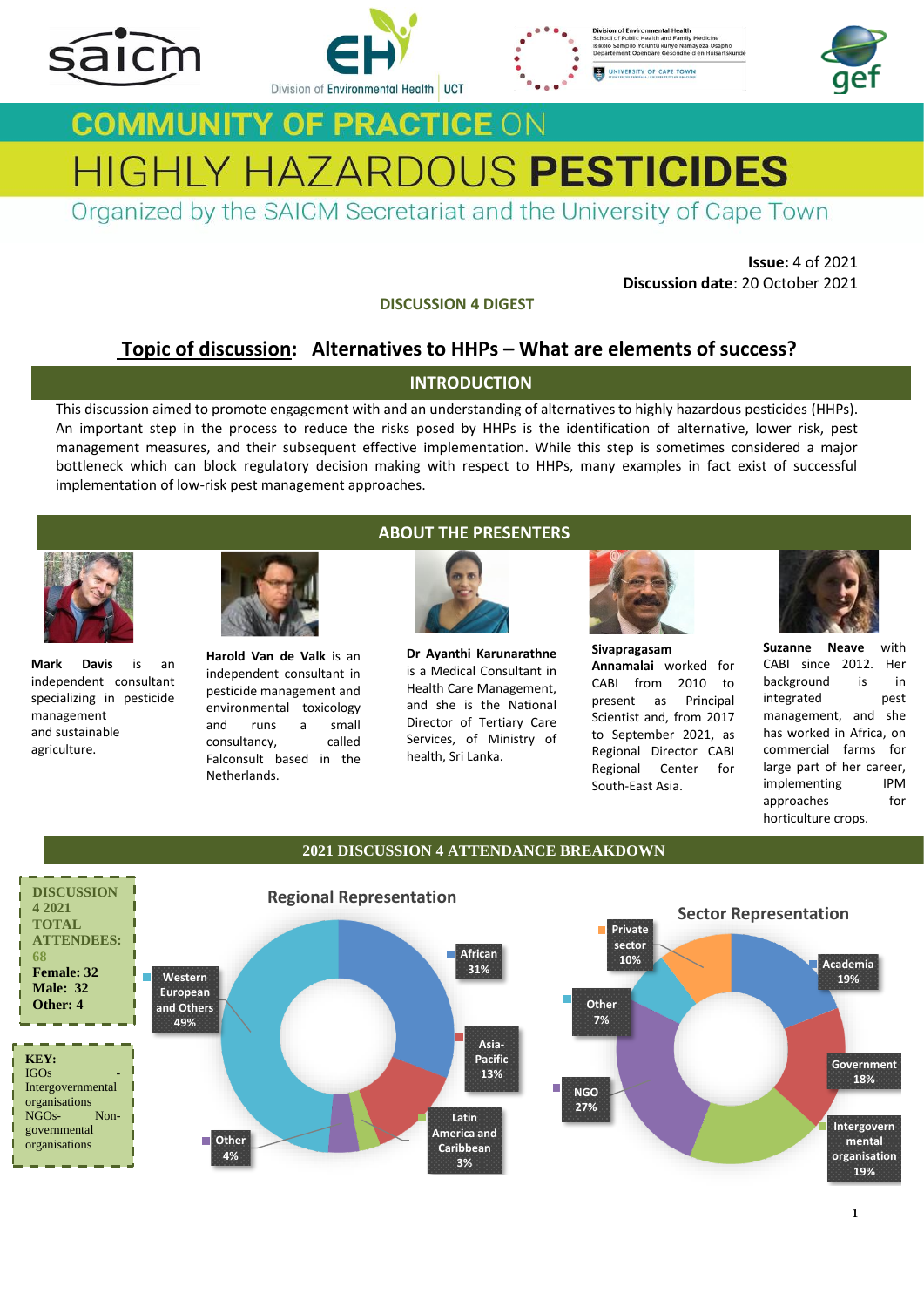From this discussion, the following key points were discussed and are important to be addressed and incorporated into the international discussions and work on HHPs:

1. The **[draft Highly Hazardous Pesticides \(HHPs\) Alternatives UNEP document](https://drive.google.com/file/d/1rEIIvDQNiawhc-t0whYPL36Jgh7TRwNj/view)** is an important document for supporting countries in identifying and assessing alternatives to HHPs. Discussion participants indicated key areas to be included in this document which is important for others to consider when developing guidance documents. These include: The **inclusion of country case studies and success stories** about alternatives is important for other countries to have as examples.

- **Incentives** to switch to fewer toxic alternatives should be considered to accelerate behaviour change amongst stakeholders (e.g., farmers and organisations).
- **Education and training** were emphasised as key mechanisms to encourage sustainable agriculture and reduce pesticide exposure amongst vulnerable groups (e.g., female farmers).
- **Risks** of using alternatives and HHPs should be included (e.g., hazards of the product [with and without mitigation], risk of replacement [use of illegals], risks to crops).

2. Case studies in relation to HHP alternatives were presented by representatives from Sri-Lanka, Malaysia, Myanmar, and India. The case studies sparked interest amongst participants with these key elements being raised:

- The **feasibility of implementing alternative methods** in other countries who have different agricultural contexts (e.g., a tropical climate etc) should be discussed.
- **Efforts and feasibility** of transferring alternative practices to other farming communities.
- The process of **alternatives identification** in Sri Lanka before banning HHPs.

In addition to the questions asked, some members provided overall comments to the case studies. Interestingly, two comments from members representing countries in Africa were that indigenous knowledge plays a key role in replacing HHPs. Other comments were on which stakeholders (i.e., farmers and regulators) should be targeted and how they should be approached.

3. Members were invited to provide comments on the "FAO Pesticide Registration Toolkit" document [\(https://docs.google.com/document/d/1Wkw3e5FMe8coNTdzRGR9YFTHoL9yas4h/edit?usp=sharing&ouid=115654082375616](https://docs.google.com/document/d/1Wkw3e5FMe8coNTdzRGR9YFTHoL9yas4h/edit?usp=sharing&ouid=115654082375616089527&rtpof=true&sd=true) [089527&rtpof=true&sd=true\)](https://docs.google.com/document/d/1Wkw3e5FMe8coNTdzRGR9YFTHoL9yas4h/edit?usp=sharing&ouid=115654082375616089527&rtpof=true&sd=true). Members were asked to provide successful alternatives in their country. From the responses, integrated pest management (IPM) was discussed as successful alternatives to HHPs in Belgium and Zimbabwe.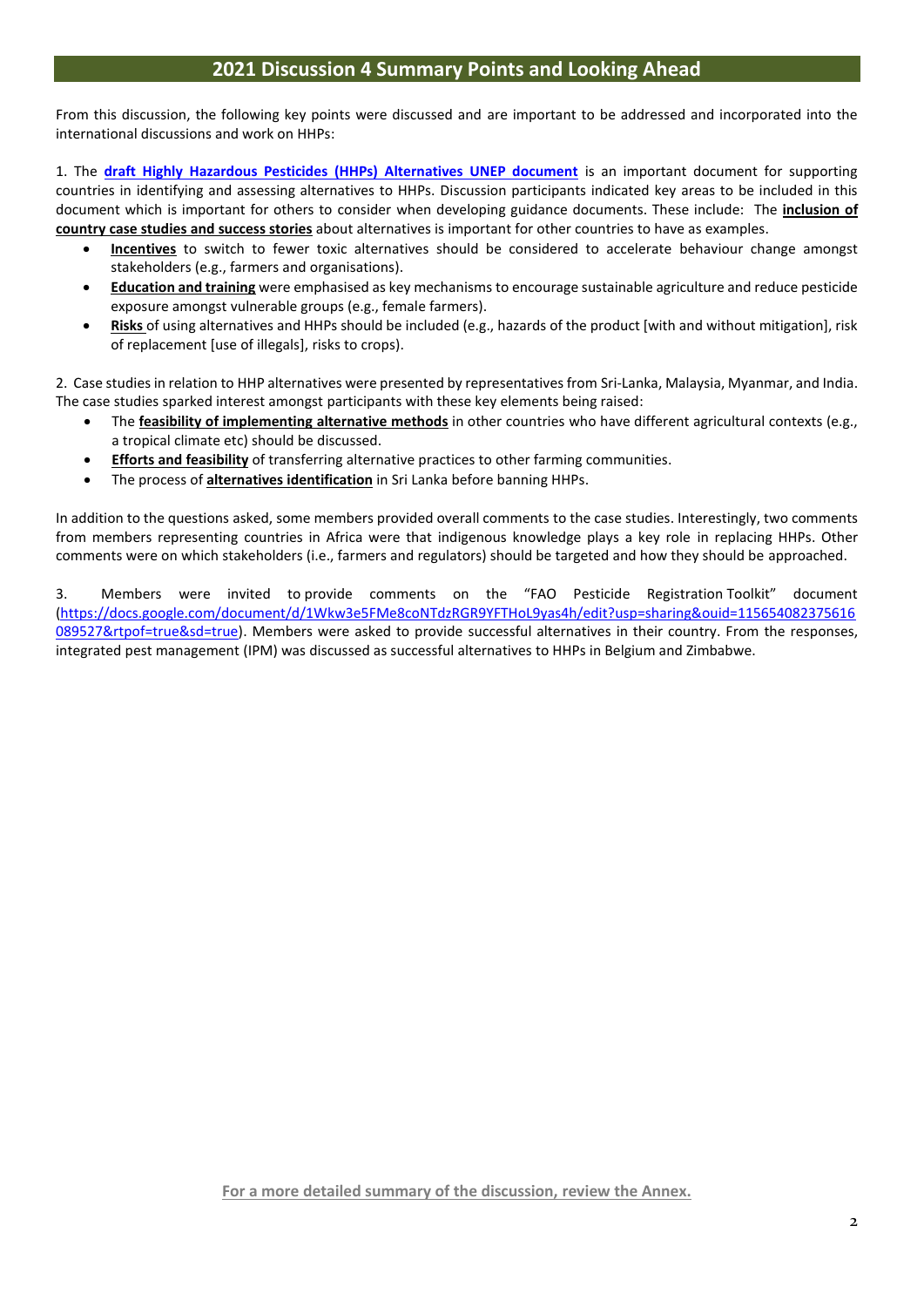#### **ANNEX**

#### **DETAILED SUMMARY OF DISCUSSION 4 2021:**

**Disclaimer: The information in this digest represents the opinions of members participating from different stakeholder groups expressed during the discussion. The views expressed in this document do not necessarily represent the opinion or the stated policy of the United Nations Environment Programme, the SAICM Secretariat, the GEF or UCT, nor does citing of trade names or commercial processes constitute endorsement.**

### **THE DISCUSSION WAS STRUCTURED AROUND THREE QUESTIONS AND THE KEY DISCUSSION POINTS ARE PRESENTED UNDER EACH.**

**Question 1: What aspects of the draft UNEP guidance are considered most relevant (or need most attention) to identify and implement alternatives to HHPs in your country or by your organization? What aspects are missing from the UNEP guidance and should be included?**

| <b>PARRTICIPANTS'</b><br><b>COUNTRY</b> | <b>Organisation responses</b>                                                                                                                                                                                                                                                                                                                                                                                                                                                                                                                                                                                                           |
|-----------------------------------------|-----------------------------------------------------------------------------------------------------------------------------------------------------------------------------------------------------------------------------------------------------------------------------------------------------------------------------------------------------------------------------------------------------------------------------------------------------------------------------------------------------------------------------------------------------------------------------------------------------------------------------------------|
| <b>Belgium</b>                          | <b>Private sector</b><br>➤<br>Risk analysis should be key - the risk of the product (with and without mitigation), risk of<br>replacement (including use of illegal HHPs) and crop risks etc.                                                                                                                                                                                                                                                                                                                                                                                                                                           |
| Canada                                  | <b>NGO</b><br>➤<br>Specific attention should be made to women farmers and the importance to educate<br>women to minimize exposure.                                                                                                                                                                                                                                                                                                                                                                                                                                                                                                      |
| <b>Egypt</b>                            | <b>IGO</b><br>Economic aspects of alternatives.<br>➤                                                                                                                                                                                                                                                                                                                                                                                                                                                                                                                                                                                    |
| Germany                                 | Academia<br>➤<br>Incentives for farmers to change practices.<br>Farmers are afraid of losing their harvest, living and income.<br>➤                                                                                                                                                                                                                                                                                                                                                                                                                                                                                                     |
| <b>Italy</b>                            | <b>Private sector</b><br>$\blacktriangleright$<br>Education and training have a role. The transition would start by shifting the mindset<br>dependency on chemicals to managing the ecosystem, and all the necessary phases in<br>between.<br>There are many examples of farmers realizing that pesticides are causing more harm and<br>➤<br>therefore, it is beneficial to move away from them.<br>The document so far refers to farmers as passive or unaware participants who do not<br>$\blacktriangleright$<br>use chemical pesticides correctly. Therefore, farmers' intelligence, creativity and voices<br>should be considered. |
| <b>Iran</b>                             | Academia<br>≻<br>All seven IPM methods that were mentioned in the discussion existed for approximately<br>50 years. However, it is rarely followed correctly by farmers because of<br>industry/pesticide corporations' pressure and the exportation of HHPs from high-income<br>countries (HIC) to low-to-middle income countries (LMICs).<br>If the defined economic lines like economic injury level, etc. are followed correctly and<br>➤<br>pest populations are managed at a lower level, HHPs won't be necessary.                                                                                                                 |
| <b>India</b>                            | <b>Academia</b><br>Effective alternatives (especially through case studies in their respective contexts) may<br>$\blacktriangleright$<br>be helpful for others to replicate and accept alternatives in their respective locations.<br>Attention is required on the use of pesticides at a household level for vector control and<br>➤<br>small gardens.<br>$\blacktriangleright$<br>The use of antibiotics/antimicrobials as pesticides in agriculture especially in the rise of<br>antimicrobial resistance is a major public health issue.<br><b>NGO</b>                                                                              |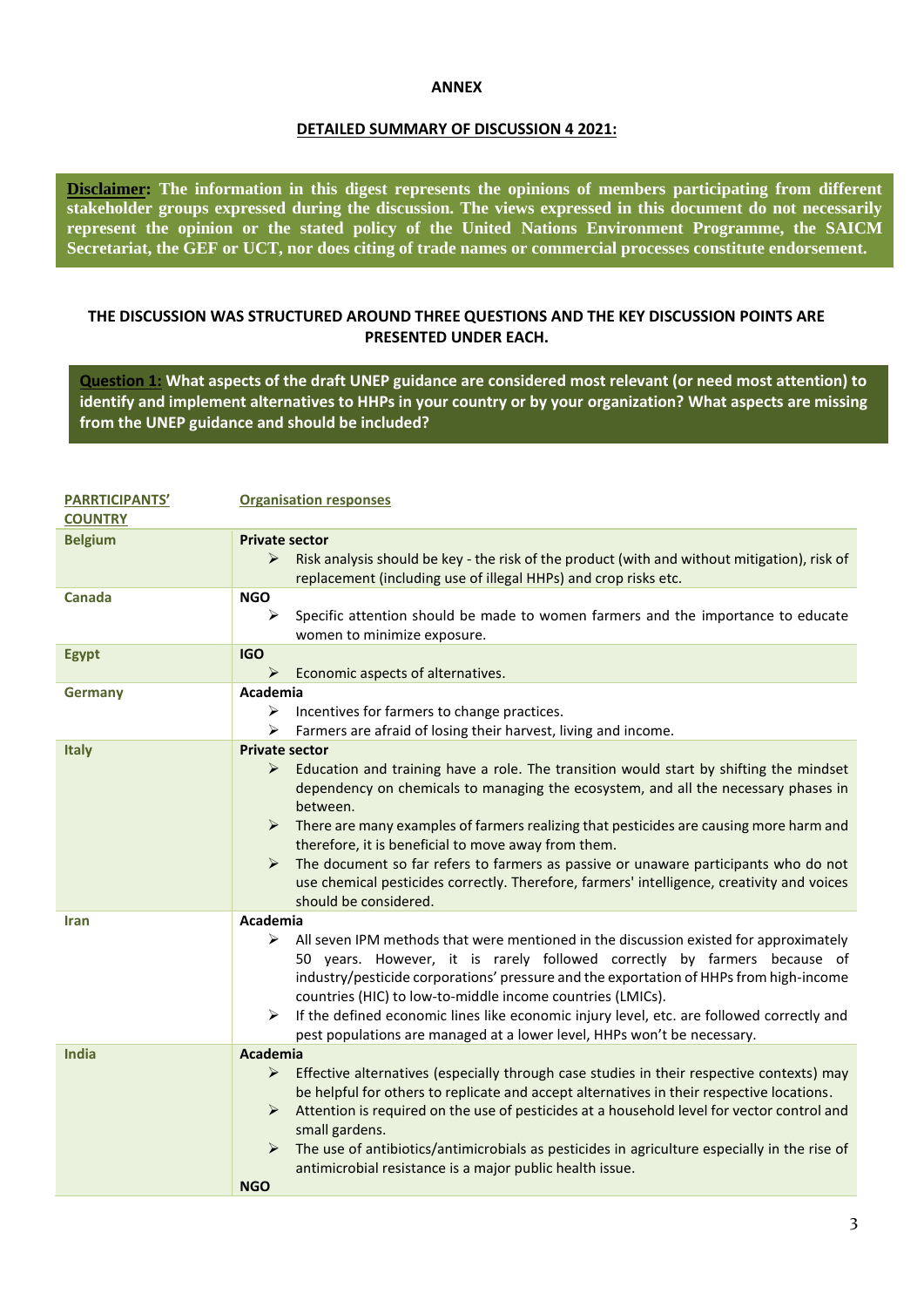|                 | Incentives should be given to organisations (e.g., farmer producer organizations, self-<br>➤<br>help groups) to produce alternatives such as BCAs and semi chemicals.                                                                                                                                |
|-----------------|------------------------------------------------------------------------------------------------------------------------------------------------------------------------------------------------------------------------------------------------------------------------------------------------------|
| <b>Nigeria</b>  | Academia<br>Identification of alternatives and ensuring their availability is a priority.<br>➤                                                                                                                                                                                                       |
| Sri-Lanka       | <b>Government</b><br>Non-agricultural use of pesticides should be taken into consideration.<br>➤                                                                                                                                                                                                     |
| <b>Scotland</b> | Academia<br>It may be important to critically assess IPM and how it currently works. Recent research<br>➤<br>indicates that the meaning of IPM has shifted toward allowing or justifying prophylactic<br>uses of agrochemicals - which is against IPM principles.                                    |
| <b>Togo</b>     | <b>NGO</b><br>There is more emphasis on small-scale agriculture than large-scale commercial<br>➤<br>agriculture. The two situations are different and need different approaches.<br>Emphasis on the role of agricultural workers, workers in pesticide industries and farm<br>➤<br>owners is needed. |
| <b>UK</b>       | <b>NGO</b><br>The title is at odds with the content. It focuses strongly on HHPs, and more emphasis on<br>➤<br>agroecological approaches as alternatives.<br><b>Private sector</b><br>$\triangleright$ There is a need to ensure that focus is on HHPs and not pesticides in general.                |



10,5% - **public** 0% - **researchers** 5,2% - **agricultural extension/advisory services** 47,3% - **other**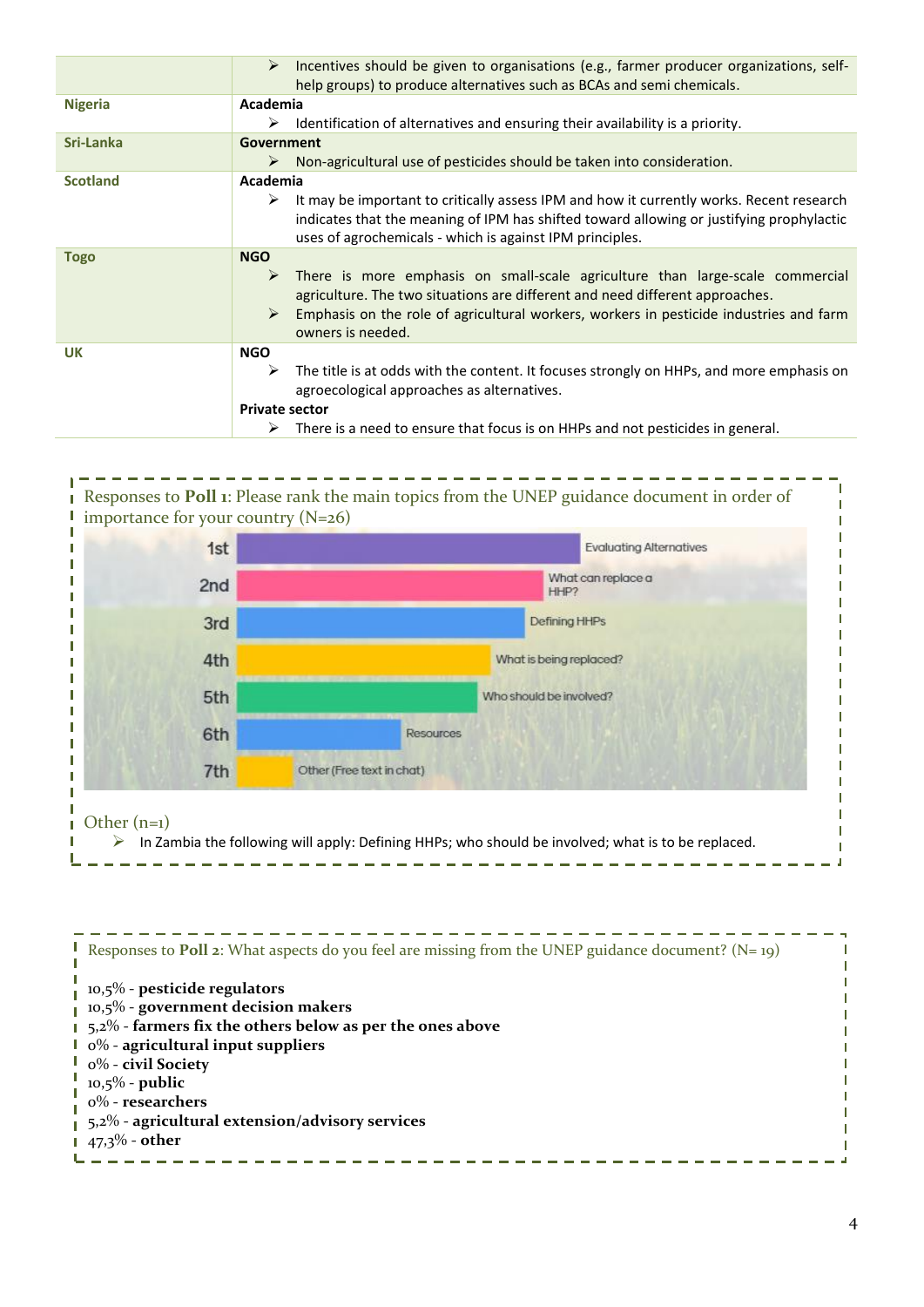**Question 2: What are your thoughts about these case studies? Do you have any questions? Do you think these kinds of examples could be carried out in your country?**

#### **PARTICIPANTS' THOUGHTS ON CASE STUDIES**

- $\triangleright$  Case studies that took different approaches and contexts should be considered. The presented case studies were academic papers that focused on suicide prevention, they are very valuable, but they do not help regulators understand the process of replacing HHPs with alternatives or provide lessons learned by regulators in Sri Lanka. Therefore, it questions who the document is for and what the purpose is.
- ➢ There are important takeaways and fundamental concepts that should be taken into consideration everywhere in the world. The centrality of farmers' input and participation, allowing space for error, and learning from failures are important.
- $\triangleright$  Every nation and every agricultural context should be considered on a case-by-case basis. An important line of inquiry to start with is "Why are existing practices not seen as problems?" or in other words "What is working, and why?".
- ➢ A basket of practices being appropriate for the replacement of pesticides should be considered rather than swapping one product for another.
- ➢ Since considering the importance of alternatives for HHPsis key, more SAICM/UCT CoP discussions should take place.

#### **PARTICIPANTS' PERCEPTIONS RELATED TO COUNTRY APPLICABILITY**

| <b>INDIA</b>    | It is encouraging to see that there had been no adverse effects on yields when removing widely<br>used HHPs on the market. The narrative in India is that banning HHPs will affect our food security<br>and therefore, the Sri Lanka case-study is important. |
|-----------------|---------------------------------------------------------------------------------------------------------------------------------------------------------------------------------------------------------------------------------------------------------------|
| <b>ZIMBABWE</b> | Indigenous knowledge is being practiced in Zimbabwe.                                                                                                                                                                                                          |
| <b>KENYA</b>    | Indigenous knowledge plays a big role in Kenya.                                                                                                                                                                                                               |

#### **SRI LANKA CASE-STUDY**

| <b>QUESTION</b>                                          | <b>ANSWER</b>                                              |
|----------------------------------------------------------|------------------------------------------------------------|
| Were alternatives identified before Sri Lanka banned the | For every pesticide, the availability of less hazardous    |
| HHPs? Or were alternatives identified and                | pesticides was considered (e.g., when paraquat was banned, |
| implemented after the bans had taken effect?             | availability of other weedicides was ensured).             |
| Where can the Sri Lanka Control Act with the last        | https://doa.gov.lk/scppc-download/                         |
| amendment be retrieved?                                  |                                                            |

#### **MALAYSIA, MYANMAR, AND INDIA CASE STUDIES**

| <b>QUESTION</b>                                                                                                                                         | <b>ANSWER</b>                                                                                                                                                                                                                                                                            |
|---------------------------------------------------------------------------------------------------------------------------------------------------------|------------------------------------------------------------------------------------------------------------------------------------------------------------------------------------------------------------------------------------------------------------------------------------------|
| Does Unilever intend to restrict the sourcing of all its tea this<br>type of tea production with much less pesticide use?                               | A comment on Unilever's behalf cannot be made. However,<br>many of their suppliers are Rainforest Alliance, which<br>includes commitments to adopt IPM, and they are interested<br>to drive transformation in the industry. The big challenge is<br>demonstrating scalability, and cost. |
| How do you assess the necessary efforts & feasibility of<br>transferring the practices to other farming communities<br>and other countries/geographies? | Specifically for tea, this is a conversation currently underway.<br>A broader industry perspective is the core of CABI's activities<br>which is around the adoption of IPM/ICM practices.                                                                                                |
| What is the current situation with regards to the uptake of<br>the approach that you were involved in developing?                                       | There is a lot of interest in uptake. There is a need for<br>participatory engagement with farmers to shift their mindset<br>and help them mitigate risks.                                                                                                                               |